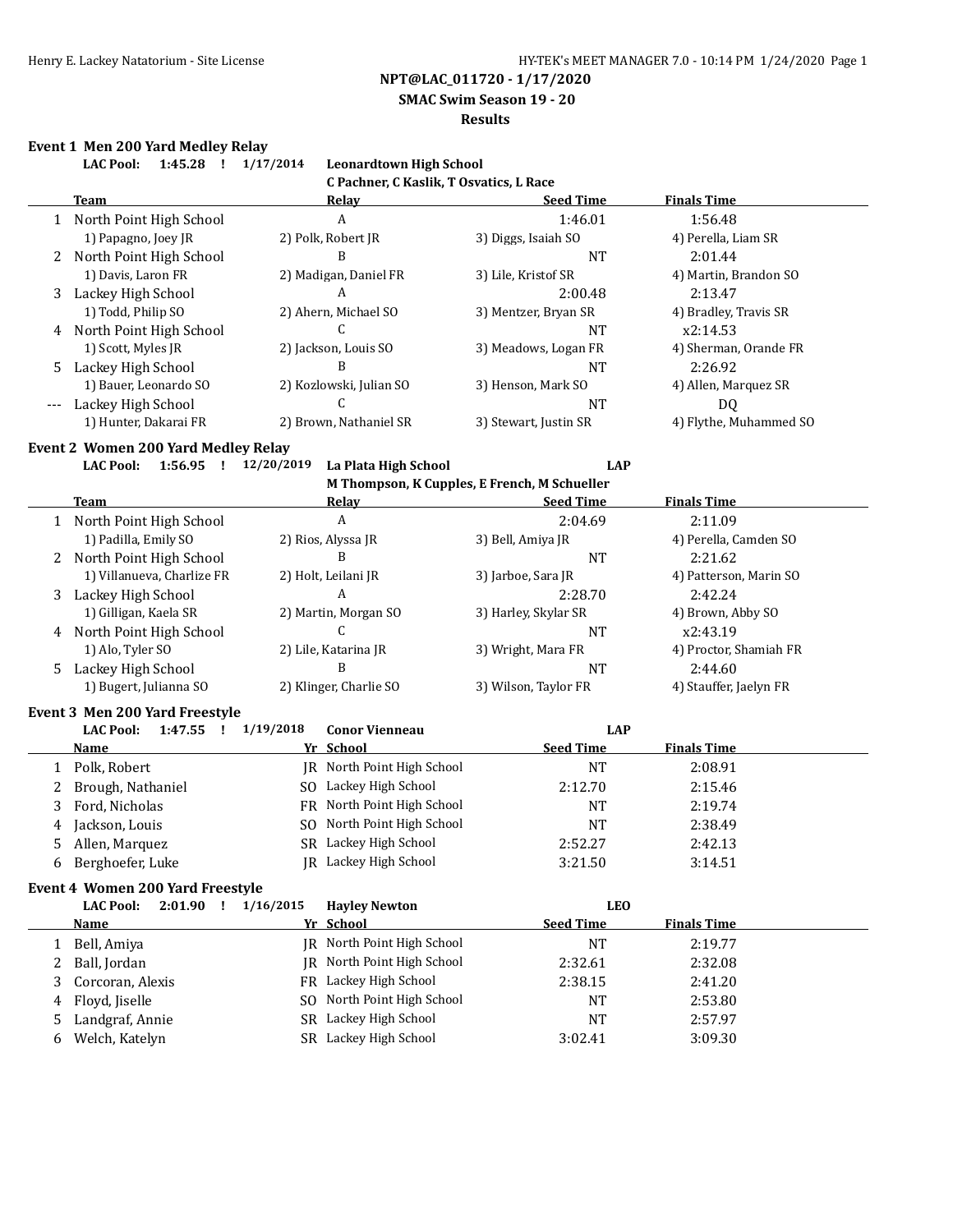**SMAC Swim Season 19 - 20**

### **Results**

## **Event 5 Men 200 Yard IM**

|       | <b>LAC Pool:</b><br>1:58.45<br>-1 | 12/6/2019 | Jaydon Cunningham          | <b>NOC</b>       |                    |  |
|-------|-----------------------------------|-----------|----------------------------|------------------|--------------------|--|
|       | Name                              |           | Yr School                  | <b>Seed Time</b> | <b>Finals Time</b> |  |
|       | Carter, Kyle                      |           | SR North Point High School | 2:18.13          | 2:17.72            |  |
|       | Raleigh, Ethan                    |           | SR Lackey High School      | 2:27.01          | 2:27.11            |  |
| 3     | Davis, Laron                      | FR -      | North Point High School    | 2:34.23          | 2:32.59            |  |
| 4     | Lile, Kristof                     |           | SR North Point High School | NT               | 2:33.53            |  |
| 5.    | Isreal, Devontae                  |           | SO Lackey High School      | 2:48.41          | 2:46.61            |  |
|       |                                   |           |                            |                  |                    |  |
|       | Event 6 Women 200 Yard IM         |           |                            |                  |                    |  |
|       | <b>LAC Pool:</b><br>2:12.83       | 12/7/2018 | <b>Madeline Frick</b>      | <b>HUN</b>       |                    |  |
|       | <b>Name</b>                       |           | Yr School                  | <b>Seed Time</b> | <b>Finals Time</b> |  |
|       | Jarboe, Sara                      | IR        | North Point High School    | 2:52.38          | 2:52.46            |  |
|       | Holt, Leilani                     | IR-       | North Point High School    | 3:02.96          | 3:03.15            |  |
| 3     | Alvey, Kaylee                     | FR        | Lackey High School         | 3:11.97          | 3:12.92            |  |
| $---$ | Patterson, Marin                  | SO.       | North Point High School    | <b>NT</b>        | DQ                 |  |

#### **Event 7 Men 50 Yard Freestyle**

|  | <b>LAC Pool:</b> | 21.76 |  | 1/12/2005 | <b>Eric S Pinno</b> |
|--|------------------|-------|--|-----------|---------------------|
|--|------------------|-------|--|-----------|---------------------|

|       | Name               | Yr School                  | <b>Seed Time</b> | <b>Finals Time</b> |  |
|-------|--------------------|----------------------------|------------------|--------------------|--|
|       | Diggs, Isaiah      | SO North Point High School | 24.95            | 24.71              |  |
| 2     | Mentzer, Bryan     | SR Lackey High School      | 26.09            | 25.74              |  |
| 3     | Doughty, Josh      | IR North Point High School | <b>NT</b>        | 25.86              |  |
| 4     | Bradley, Travis    | SR Lackey High School      | 27.88            | 28.27              |  |
|       | 5 Sherman, Orande  | FR North Point High School | 27.77            | 29.00              |  |
| 6     | Stewart, Justin    | SR Lackey High School      | NT               | 32.44              |  |
| $---$ | Brown, Nathaniel   | SR Lackey High School      | 38.24            | X35.71             |  |
| $---$ | Berghoefer, Luke   | IR Lackey High School      | NT               | X36.95             |  |
|       | --- Sandifer, Josh | FR Lackey High School      | 37.48            | X37.19             |  |

#### **Event 8 Women 50 Yard Freestyle**

|              | <b>LAC Pool:</b>   | 25.21 | 1/24/2018 | <b>Megan Schueller</b>     | LAP              |                    |  |
|--------------|--------------------|-------|-----------|----------------------------|------------------|--------------------|--|
|              | <b>Name</b>        |       |           | Yr School                  | <b>Seed Time</b> | <b>Finals Time</b> |  |
|              | Padilla, Emily     |       |           | SO North Point High School | <b>NT</b>        | 29.04              |  |
|              | Hill, Paige        |       |           | SO Lackey High School      | 31.16            | 30.94              |  |
|              | 3 Holt, Leilani    |       |           | IR North Point High School | NT               | 31.13              |  |
| 4            | Brown. Ronia       |       |           | FR North Point High School | 31.27            | 31.66              |  |
|              | 5 Stauffer, Jaelyn |       |           | FR Lackey High School      | 38.79            | 37.07              |  |
| <sub>b</sub> | Klinger, Charlie   |       |           | SO Lackey High School      | <b>NT</b>        | 39.51              |  |

### **Event 11 Men 100 Yard Butterfly**

|   | <b>LAC Pool:</b><br>54.56 | 12/20/2019 | <b>Conor Vienneau</b>      | LAP              |                    |
|---|---------------------------|------------|----------------------------|------------------|--------------------|
|   | <b>Name</b>               | Yr School  |                            | <b>Seed Time</b> | <b>Finals Time</b> |
|   | Papagno, Joey             |            | IR North Point High School | NT               | 1:05.37            |
|   | 2 Mentzer, Bryan          |            | SR Lackey High School      | 1:06.71          | 1:09.82            |
| 3 | Madigan, Daniel           |            | FR North Point High School | 1:15.34          | 1:15.24            |
|   | 4 Scott, Myles            |            | JR North Point High School | 1:18.02          | 1:15.50            |
|   | --- Henson, Mark          |            | Lackey High School         | NT               | DQ                 |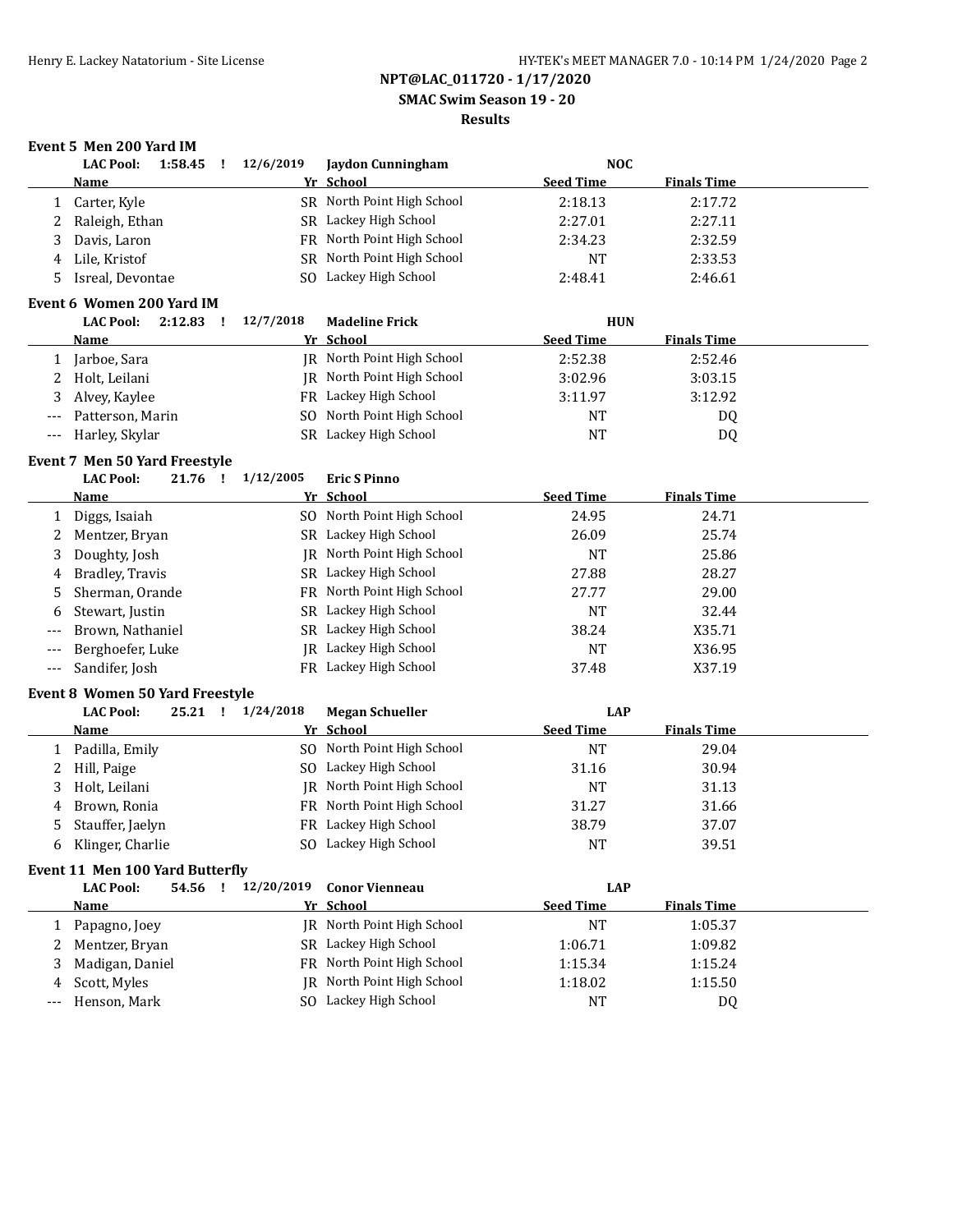**SMAC Swim Season 19 - 20**

### **Results**

### **Event 12 Women 100 Yard Butterfly**

| <b>Seed Time</b><br><b>Finals Time</b><br>Name<br>Yr School<br>JR North Point High School<br>Rios, Alyssa<br><b>NT</b><br>1:16.61<br>1<br>FR North Point High School<br>Villanueva, Charlize<br>1:17.95<br>1:16.95<br>2<br>SR Lackey High School<br>Harley, Skylar<br>1:26.57<br>1:30.76<br>3<br>FR Lackey High School<br>Wilson, Taylor<br>1:30.09<br>1:33.24<br>4<br><b>IR</b> North Point High School<br>Ball, Jordan<br><b>NT</b><br>1:33.99<br>5<br><b>LAC Pool:</b><br>48.67 ! 12/18/2019<br><b>LAP</b><br><b>Conor Vienneau</b><br>Yr School<br><b>Seed Time</b><br><b>Finals Time</b><br>Name<br>SO North Point High School<br>59.80<br>1:00.07<br>Martin, Brandon<br>1<br>SO North Point High School<br>Gimmel, Lance<br>1:04.05<br>1:03.37<br>2<br>SO Lackey High School<br>Isreal, Devontae<br><b>NT</b><br>3<br>1:03.60<br>Bradley, Travis<br>SR Lackey High School<br>1:07.99<br>1:05.13<br>4<br>Sherman, Orande<br>FR North Point High School<br>1:36.27<br>1:06.71<br>5<br>SR Lackey High School<br>Allen, Marquez<br>1:07.08<br>1:10.73<br>6<br><b>LAC Pool:</b><br>54.95 !<br>12/9/2009<br><b>Melissa Boughton</b> |  |
|-------------------------------------------------------------------------------------------------------------------------------------------------------------------------------------------------------------------------------------------------------------------------------------------------------------------------------------------------------------------------------------------------------------------------------------------------------------------------------------------------------------------------------------------------------------------------------------------------------------------------------------------------------------------------------------------------------------------------------------------------------------------------------------------------------------------------------------------------------------------------------------------------------------------------------------------------------------------------------------------------------------------------------------------------------------------------------------------------------------------------------------|--|
|                                                                                                                                                                                                                                                                                                                                                                                                                                                                                                                                                                                                                                                                                                                                                                                                                                                                                                                                                                                                                                                                                                                                     |  |
|                                                                                                                                                                                                                                                                                                                                                                                                                                                                                                                                                                                                                                                                                                                                                                                                                                                                                                                                                                                                                                                                                                                                     |  |
| Event 13 Men 100 Yard Freestyle<br>Event 14 Women 100 Yard Freestyle                                                                                                                                                                                                                                                                                                                                                                                                                                                                                                                                                                                                                                                                                                                                                                                                                                                                                                                                                                                                                                                                |  |
|                                                                                                                                                                                                                                                                                                                                                                                                                                                                                                                                                                                                                                                                                                                                                                                                                                                                                                                                                                                                                                                                                                                                     |  |
|                                                                                                                                                                                                                                                                                                                                                                                                                                                                                                                                                                                                                                                                                                                                                                                                                                                                                                                                                                                                                                                                                                                                     |  |
|                                                                                                                                                                                                                                                                                                                                                                                                                                                                                                                                                                                                                                                                                                                                                                                                                                                                                                                                                                                                                                                                                                                                     |  |
|                                                                                                                                                                                                                                                                                                                                                                                                                                                                                                                                                                                                                                                                                                                                                                                                                                                                                                                                                                                                                                                                                                                                     |  |
|                                                                                                                                                                                                                                                                                                                                                                                                                                                                                                                                                                                                                                                                                                                                                                                                                                                                                                                                                                                                                                                                                                                                     |  |
|                                                                                                                                                                                                                                                                                                                                                                                                                                                                                                                                                                                                                                                                                                                                                                                                                                                                                                                                                                                                                                                                                                                                     |  |
|                                                                                                                                                                                                                                                                                                                                                                                                                                                                                                                                                                                                                                                                                                                                                                                                                                                                                                                                                                                                                                                                                                                                     |  |
|                                                                                                                                                                                                                                                                                                                                                                                                                                                                                                                                                                                                                                                                                                                                                                                                                                                                                                                                                                                                                                                                                                                                     |  |
|                                                                                                                                                                                                                                                                                                                                                                                                                                                                                                                                                                                                                                                                                                                                                                                                                                                                                                                                                                                                                                                                                                                                     |  |
|                                                                                                                                                                                                                                                                                                                                                                                                                                                                                                                                                                                                                                                                                                                                                                                                                                                                                                                                                                                                                                                                                                                                     |  |
|                                                                                                                                                                                                                                                                                                                                                                                                                                                                                                                                                                                                                                                                                                                                                                                                                                                                                                                                                                                                                                                                                                                                     |  |
|                                                                                                                                                                                                                                                                                                                                                                                                                                                                                                                                                                                                                                                                                                                                                                                                                                                                                                                                                                                                                                                                                                                                     |  |
|                                                                                                                                                                                                                                                                                                                                                                                                                                                                                                                                                                                                                                                                                                                                                                                                                                                                                                                                                                                                                                                                                                                                     |  |
|                                                                                                                                                                                                                                                                                                                                                                                                                                                                                                                                                                                                                                                                                                                                                                                                                                                                                                                                                                                                                                                                                                                                     |  |
|                                                                                                                                                                                                                                                                                                                                                                                                                                                                                                                                                                                                                                                                                                                                                                                                                                                                                                                                                                                                                                                                                                                                     |  |
| <b>Seed Time</b><br><b>Finals Time</b><br>Yr School<br><u>Name</u>                                                                                                                                                                                                                                                                                                                                                                                                                                                                                                                                                                                                                                                                                                                                                                                                                                                                                                                                                                                                                                                                  |  |
| FR Lackey High School<br>1:13.60<br>Corcoran, Alexis<br>1:13.14<br>1                                                                                                                                                                                                                                                                                                                                                                                                                                                                                                                                                                                                                                                                                                                                                                                                                                                                                                                                                                                                                                                                |  |
| <b>IR</b> North Point High School<br>Lile, Katarina<br>1:15.12<br>1:13.76<br>2                                                                                                                                                                                                                                                                                                                                                                                                                                                                                                                                                                                                                                                                                                                                                                                                                                                                                                                                                                                                                                                      |  |
| Proctor, Shamiah<br>FR North Point High School<br>1:16.62<br>1:17.11<br>3                                                                                                                                                                                                                                                                                                                                                                                                                                                                                                                                                                                                                                                                                                                                                                                                                                                                                                                                                                                                                                                           |  |
| SO Lackey High School<br>Bugert, Julianna<br>1:23.43<br>1:25.13<br>4                                                                                                                                                                                                                                                                                                                                                                                                                                                                                                                                                                                                                                                                                                                                                                                                                                                                                                                                                                                                                                                                |  |
| FR Lackey High School<br>Stauffer, Jaelyn<br><b>NT</b><br>1:26.03<br>5                                                                                                                                                                                                                                                                                                                                                                                                                                                                                                                                                                                                                                                                                                                                                                                                                                                                                                                                                                                                                                                              |  |
| FR North Point High School<br><b>NT</b><br>Wright, Mara<br>1:27.40<br>6                                                                                                                                                                                                                                                                                                                                                                                                                                                                                                                                                                                                                                                                                                                                                                                                                                                                                                                                                                                                                                                             |  |
|                                                                                                                                                                                                                                                                                                                                                                                                                                                                                                                                                                                                                                                                                                                                                                                                                                                                                                                                                                                                                                                                                                                                     |  |
| Event 15 Men 500 Yard Freestyle                                                                                                                                                                                                                                                                                                                                                                                                                                                                                                                                                                                                                                                                                                                                                                                                                                                                                                                                                                                                                                                                                                     |  |
| <b>LAC Pool:</b><br>4:41.96 ! 1/23/2013<br><b>Ben Lawless</b><br><b>NOC</b>                                                                                                                                                                                                                                                                                                                                                                                                                                                                                                                                                                                                                                                                                                                                                                                                                                                                                                                                                                                                                                                         |  |
| <b>Seed Time</b><br><b>Finals Time</b><br>Yr School<br><u>Name</u>                                                                                                                                                                                                                                                                                                                                                                                                                                                                                                                                                                                                                                                                                                                                                                                                                                                                                                                                                                                                                                                                  |  |
| SO Lackey High School<br>Brough, Nathaniel<br>6:14.75<br>6:17.85<br>1                                                                                                                                                                                                                                                                                                                                                                                                                                                                                                                                                                                                                                                                                                                                                                                                                                                                                                                                                                                                                                                               |  |
| JR North Point High School<br>Cullen, Andrew<br><b>NT</b><br>6:31.82<br>2                                                                                                                                                                                                                                                                                                                                                                                                                                                                                                                                                                                                                                                                                                                                                                                                                                                                                                                                                                                                                                                           |  |
| SR North Point High School<br>Miller, Richard<br><b>NT</b><br>3<br>7:02.94                                                                                                                                                                                                                                                                                                                                                                                                                                                                                                                                                                                                                                                                                                                                                                                                                                                                                                                                                                                                                                                          |  |
| JR North Point High School<br>Kline, Steven<br><b>NT</b><br>7:17.74<br>4                                                                                                                                                                                                                                                                                                                                                                                                                                                                                                                                                                                                                                                                                                                                                                                                                                                                                                                                                                                                                                                            |  |
| SO Lackey High School<br>7:34.03<br>5<br>Ahern, Michael<br>7:28.43                                                                                                                                                                                                                                                                                                                                                                                                                                                                                                                                                                                                                                                                                                                                                                                                                                                                                                                                                                                                                                                                  |  |
| Event 16 Women 500 Yard Freestyle                                                                                                                                                                                                                                                                                                                                                                                                                                                                                                                                                                                                                                                                                                                                                                                                                                                                                                                                                                                                                                                                                                   |  |
| <b>LAC Pool:</b><br>12/6/2019<br><b>NOC</b><br>5:25.79<br>$\mathbf{I}$<br><b>Nyah Hartwell</b>                                                                                                                                                                                                                                                                                                                                                                                                                                                                                                                                                                                                                                                                                                                                                                                                                                                                                                                                                                                                                                      |  |
| Yr School<br><b>Seed Time</b><br><b>Finals Time</b><br><u>Name</u>                                                                                                                                                                                                                                                                                                                                                                                                                                                                                                                                                                                                                                                                                                                                                                                                                                                                                                                                                                                                                                                                  |  |
| SO North Point High School<br>Perella, Camden<br>NT<br>6:06.52<br>1                                                                                                                                                                                                                                                                                                                                                                                                                                                                                                                                                                                                                                                                                                                                                                                                                                                                                                                                                                                                                                                                 |  |
| FR North Point High School<br>Brown, Zora<br><b>NT</b><br>7:25.00<br>2                                                                                                                                                                                                                                                                                                                                                                                                                                                                                                                                                                                                                                                                                                                                                                                                                                                                                                                                                                                                                                                              |  |
| North Point High School<br>Short, Shannon<br>7:40.75<br>7:39.75<br>IR<br>3                                                                                                                                                                                                                                                                                                                                                                                                                                                                                                                                                                                                                                                                                                                                                                                                                                                                                                                                                                                                                                                          |  |
| SR Lackey High School                                                                                                                                                                                                                                                                                                                                                                                                                                                                                                                                                                                                                                                                                                                                                                                                                                                                                                                                                                                                                                                                                                               |  |
| Welch, Katelyn<br><b>NT</b><br>8:27.98<br>4                                                                                                                                                                                                                                                                                                                                                                                                                                                                                                                                                                                                                                                                                                                                                                                                                                                                                                                                                                                                                                                                                         |  |
| SO Lackey High School<br>Brown, Abby<br><b>NT</b><br>9:33.36<br>5                                                                                                                                                                                                                                                                                                                                                                                                                                                                                                                                                                                                                                                                                                                                                                                                                                                                                                                                                                                                                                                                   |  |
| Event 17 Men 200 Yard Freestyle Relay                                                                                                                                                                                                                                                                                                                                                                                                                                                                                                                                                                                                                                                                                                                                                                                                                                                                                                                                                                                                                                                                                               |  |
| 1:34.33 !<br>12/6/2006<br><b>Northern High School</b><br><b>LAC Pool:</b>                                                                                                                                                                                                                                                                                                                                                                                                                                                                                                                                                                                                                                                                                                                                                                                                                                                                                                                                                                                                                                                           |  |
| G Pavelko, A Lacosse, C Cranford, M Gray                                                                                                                                                                                                                                                                                                                                                                                                                                                                                                                                                                                                                                                                                                                                                                                                                                                                                                                                                                                                                                                                                            |  |
| <b>Finals Time</b><br><b>Team</b><br><b>Seed Time</b><br><b>Relay</b>                                                                                                                                                                                                                                                                                                                                                                                                                                                                                                                                                                                                                                                                                                                                                                                                                                                                                                                                                                                                                                                               |  |
| B<br>1:46.98<br>North Point High School<br><b>NT</b><br>1                                                                                                                                                                                                                                                                                                                                                                                                                                                                                                                                                                                                                                                                                                                                                                                                                                                                                                                                                                                                                                                                           |  |
| 1) Cullen, Andrew JR<br>2) Bodamer, Tim JR<br>3) Martin, Brandon SO<br>4) Miller, Richard SR                                                                                                                                                                                                                                                                                                                                                                                                                                                                                                                                                                                                                                                                                                                                                                                                                                                                                                                                                                                                                                        |  |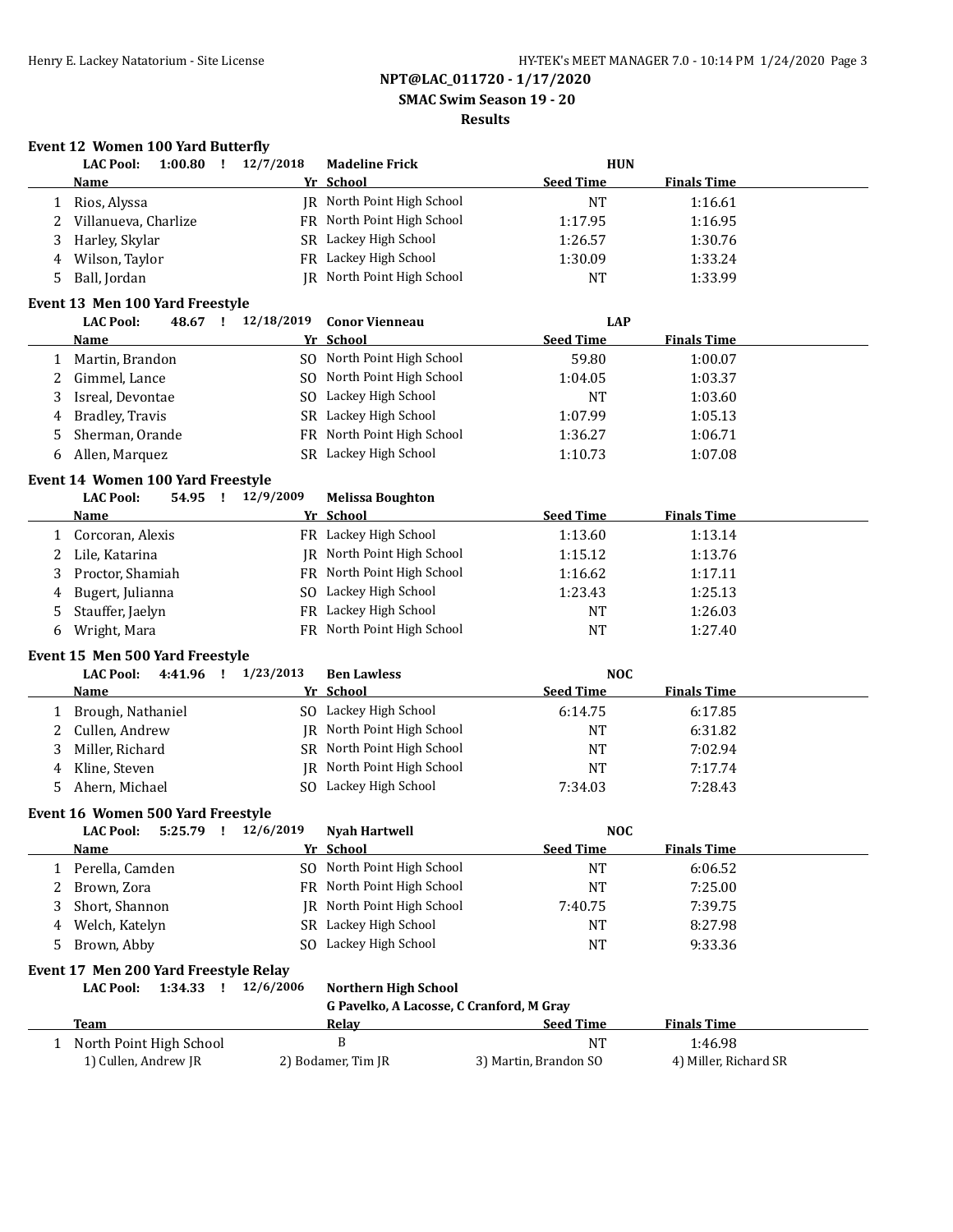**SMAC Swim Season 19 - 20**

#### **Results**

### **(Event 17 Men 200 Yard Freestyle Relay)**

| 1:46.04<br>Lackey High School<br>1:49.55<br>A<br>2<br>1) Bradley, Travis SR<br>2) Allen, Marquez SR<br>3) Brough, Nathaniel SO<br>4) Raleigh, Ethan SR<br>C<br>North Point High School<br><b>NT</b><br>1:58.98<br>3<br>1) Jackson, Louis SO<br>2) Gimmel, Lance SO<br>3) Meadows, Logan FR<br>4) Sherman, Orande FR<br>B<br>4 Lackey High School<br>2:07.28<br><b>NT</b><br>1) Ahern, Michael SO<br>2) Stewart, Justin SR<br>4) Isreal, Devontae SO<br>3) Henson, Mark SO<br>C<br>Lackey High School<br><b>NT</b><br>x2:23.23<br>5.<br>1) Todd, Philip SO<br>2) Hunter, Dakarai FR<br>3) Flythe, Muhammed SO<br>4) Sandifer, Josh FR<br>A<br>1:34.09<br>North Point High School<br>DQ<br>$---$<br>1) Perella, Liam SR<br>3) Polk, Robert JR<br>4) Carter, Kyle SR<br>2) Diggs, Isaiah SO<br>Event 18 Women 200 Yard Freestyle Relay<br>1:44.87 ! 12/13/2017<br><b>Leonardtown High School</b><br><b>LEO</b><br><b>LAC Pool:</b><br>H Newton, E Carrigg, S Hotz, N Ray<br><b>Seed Time</b><br><b>Finals Time</b><br>Team<br><u>Relav</u><br>A<br>North Point High School<br>1:54.22<br>2:01.65<br>1<br>1) Jarboe, Sara JR<br>2) Patterson, Marin SO<br>3) Brown, Ronia FR<br>4) Rios, Alyssa JR<br>2 Lackey High School<br>A<br>2:13.69<br>2:12.41<br>1) Hill, Paige SO<br>2) Corcoran, Alexis FR<br>4) Wilson, Taylor FR<br>3) Alvey, Kaylee FR<br>B<br>Lackey High School<br><b>NT</b><br>2:30.88<br>3<br>1) Landgraf, Annie SR<br>2) Martin, Morgan SO<br>3) Harley, Skylar SR<br>4) Bugert, Julianna SO<br>B<br>North Point High School<br>DQ<br><b>NT</b><br>$---$<br>1) McCammon, Blythe SO<br>3) Proctor, Shamiah FR<br>4) Floyd, Jiselle SO<br>2) Wright, Mara FR<br>Event 19 Men 100 Yard Backstroke<br>1/25/2019<br><b>LAC Pool:</b><br>54.45 !<br><b>Ben Voelker</b><br><b>CAL</b><br>Yr School<br><b>Seed Time</b><br><b>Finals Time</b><br><b>Name</b><br>FR North Point High School<br>Machnicki, Luke<br><b>NT</b><br>1:12.30<br>1<br>FR North Point High School<br>Meadows, Logan<br>2<br>1:17.52<br>1:16.37<br>SO Lackey High School<br>Bauer, Leonardo<br>1:27.93<br>1:29.51<br>3<br>SO Lackey High School<br>Todd, Philip<br>1:39.61<br>1:35.47<br>4<br>FR Lackey High School<br>Hunter, Dakarai<br>1:49.33<br>1:42.37<br>5<br>JR North Point High School<br>Bodamer, Tim<br>1:12.62<br>DQ<br>$\overline{\phantom{a}}$<br>Event 20 Women 100 Yard Backstroke<br><b>LAC Pool:</b><br>1:02.49 ! 12/7/2018<br><b>Sydney Atkins</b><br><b>HUN</b><br>Yr School<br><b>Seed Time</b><br><b>Finals Time</b><br>Name<br>FR North Point High School<br>1 Villanueva, Charlize<br>1:17.94<br>1:16.01<br>1:23.38<br>2 Hill, Paige<br>SO Lackey High School<br>1:23.66<br>SO North Point High School<br>Alo, Tyler<br>1:38.92<br>3<br>1:43.36<br>SR Lackey High School<br>Landgraf, Annie<br><b>NT</b><br>1:40.83<br>4<br>SO North Point High School<br>McCammon, Blythe<br><b>NT</b><br>1:49.24<br>5<br>SO Lackey High School<br>Brown, Abby<br>1:43.76<br>6<br>1:55.43<br>Event 21 Men 100 Yard Breaststroke<br>58.88 !<br>12/20/2019<br><b>Kristopher Schueller</b><br><b>LAP</b><br><b>LAC Pool:</b><br>Yr School<br><b>Seed Time</b><br><b>Finals Time</b><br><b>Name</b><br>JR North Point High School<br>1:10.45<br>Papagno, Joey<br>1:11.00<br>1<br>SR Lackey High School<br>Raleigh, Ethan<br>1:12.07<br>2<br>1:12.47<br>SR North Point High School<br>Lile, Kristof<br>1:13.82<br>3<br>1:17.23<br>JR North Point High School<br>Avila, Fernando<br>1:20.73<br>1:19.60<br>4<br>SO Lackey High School<br>Kozlowski, Julian<br>1:27.77<br>1:24.34<br>5 | <b>Team</b> | <b>Relay</b> | <b>Seed Time</b> | <b>Finals Time</b> |
|---------------------------------------------------------------------------------------------------------------------------------------------------------------------------------------------------------------------------------------------------------------------------------------------------------------------------------------------------------------------------------------------------------------------------------------------------------------------------------------------------------------------------------------------------------------------------------------------------------------------------------------------------------------------------------------------------------------------------------------------------------------------------------------------------------------------------------------------------------------------------------------------------------------------------------------------------------------------------------------------------------------------------------------------------------------------------------------------------------------------------------------------------------------------------------------------------------------------------------------------------------------------------------------------------------------------------------------------------------------------------------------------------------------------------------------------------------------------------------------------------------------------------------------------------------------------------------------------------------------------------------------------------------------------------------------------------------------------------------------------------------------------------------------------------------------------------------------------------------------------------------------------------------------------------------------------------------------------------------------------------------------------------------------------------------------------------------------------------------------------------------------------------------------------------------------------------------------------------------------------------------------------------------------------------------------------------------------------------------------------------------------------------------------------------------------------------------------------------------------------------------------------------------------------------------------------------------------------------------------------------------------------------------------------------------------------------------------------------------------------------------------------------------------------------------------------------------------------------------------------------------------------------------------------------------------------------------------------------------------------------------------------------------------------------------------------------------------------------------------------------------------------------------------------------------------------------------------------------------------------------------------------------------------------------------------------------------------------------------------------------------------------------------------------------------------------------------------------------------------------------------------------------------------------------------------------|-------------|--------------|------------------|--------------------|
|                                                                                                                                                                                                                                                                                                                                                                                                                                                                                                                                                                                                                                                                                                                                                                                                                                                                                                                                                                                                                                                                                                                                                                                                                                                                                                                                                                                                                                                                                                                                                                                                                                                                                                                                                                                                                                                                                                                                                                                                                                                                                                                                                                                                                                                                                                                                                                                                                                                                                                                                                                                                                                                                                                                                                                                                                                                                                                                                                                                                                                                                                                                                                                                                                                                                                                                                                                                                                                                                                                                                                                     |             |              |                  |                    |
|                                                                                                                                                                                                                                                                                                                                                                                                                                                                                                                                                                                                                                                                                                                                                                                                                                                                                                                                                                                                                                                                                                                                                                                                                                                                                                                                                                                                                                                                                                                                                                                                                                                                                                                                                                                                                                                                                                                                                                                                                                                                                                                                                                                                                                                                                                                                                                                                                                                                                                                                                                                                                                                                                                                                                                                                                                                                                                                                                                                                                                                                                                                                                                                                                                                                                                                                                                                                                                                                                                                                                                     |             |              |                  |                    |
|                                                                                                                                                                                                                                                                                                                                                                                                                                                                                                                                                                                                                                                                                                                                                                                                                                                                                                                                                                                                                                                                                                                                                                                                                                                                                                                                                                                                                                                                                                                                                                                                                                                                                                                                                                                                                                                                                                                                                                                                                                                                                                                                                                                                                                                                                                                                                                                                                                                                                                                                                                                                                                                                                                                                                                                                                                                                                                                                                                                                                                                                                                                                                                                                                                                                                                                                                                                                                                                                                                                                                                     |             |              |                  |                    |
|                                                                                                                                                                                                                                                                                                                                                                                                                                                                                                                                                                                                                                                                                                                                                                                                                                                                                                                                                                                                                                                                                                                                                                                                                                                                                                                                                                                                                                                                                                                                                                                                                                                                                                                                                                                                                                                                                                                                                                                                                                                                                                                                                                                                                                                                                                                                                                                                                                                                                                                                                                                                                                                                                                                                                                                                                                                                                                                                                                                                                                                                                                                                                                                                                                                                                                                                                                                                                                                                                                                                                                     |             |              |                  |                    |
|                                                                                                                                                                                                                                                                                                                                                                                                                                                                                                                                                                                                                                                                                                                                                                                                                                                                                                                                                                                                                                                                                                                                                                                                                                                                                                                                                                                                                                                                                                                                                                                                                                                                                                                                                                                                                                                                                                                                                                                                                                                                                                                                                                                                                                                                                                                                                                                                                                                                                                                                                                                                                                                                                                                                                                                                                                                                                                                                                                                                                                                                                                                                                                                                                                                                                                                                                                                                                                                                                                                                                                     |             |              |                  |                    |
|                                                                                                                                                                                                                                                                                                                                                                                                                                                                                                                                                                                                                                                                                                                                                                                                                                                                                                                                                                                                                                                                                                                                                                                                                                                                                                                                                                                                                                                                                                                                                                                                                                                                                                                                                                                                                                                                                                                                                                                                                                                                                                                                                                                                                                                                                                                                                                                                                                                                                                                                                                                                                                                                                                                                                                                                                                                                                                                                                                                                                                                                                                                                                                                                                                                                                                                                                                                                                                                                                                                                                                     |             |              |                  |                    |
|                                                                                                                                                                                                                                                                                                                                                                                                                                                                                                                                                                                                                                                                                                                                                                                                                                                                                                                                                                                                                                                                                                                                                                                                                                                                                                                                                                                                                                                                                                                                                                                                                                                                                                                                                                                                                                                                                                                                                                                                                                                                                                                                                                                                                                                                                                                                                                                                                                                                                                                                                                                                                                                                                                                                                                                                                                                                                                                                                                                                                                                                                                                                                                                                                                                                                                                                                                                                                                                                                                                                                                     |             |              |                  |                    |
|                                                                                                                                                                                                                                                                                                                                                                                                                                                                                                                                                                                                                                                                                                                                                                                                                                                                                                                                                                                                                                                                                                                                                                                                                                                                                                                                                                                                                                                                                                                                                                                                                                                                                                                                                                                                                                                                                                                                                                                                                                                                                                                                                                                                                                                                                                                                                                                                                                                                                                                                                                                                                                                                                                                                                                                                                                                                                                                                                                                                                                                                                                                                                                                                                                                                                                                                                                                                                                                                                                                                                                     |             |              |                  |                    |
|                                                                                                                                                                                                                                                                                                                                                                                                                                                                                                                                                                                                                                                                                                                                                                                                                                                                                                                                                                                                                                                                                                                                                                                                                                                                                                                                                                                                                                                                                                                                                                                                                                                                                                                                                                                                                                                                                                                                                                                                                                                                                                                                                                                                                                                                                                                                                                                                                                                                                                                                                                                                                                                                                                                                                                                                                                                                                                                                                                                                                                                                                                                                                                                                                                                                                                                                                                                                                                                                                                                                                                     |             |              |                  |                    |
|                                                                                                                                                                                                                                                                                                                                                                                                                                                                                                                                                                                                                                                                                                                                                                                                                                                                                                                                                                                                                                                                                                                                                                                                                                                                                                                                                                                                                                                                                                                                                                                                                                                                                                                                                                                                                                                                                                                                                                                                                                                                                                                                                                                                                                                                                                                                                                                                                                                                                                                                                                                                                                                                                                                                                                                                                                                                                                                                                                                                                                                                                                                                                                                                                                                                                                                                                                                                                                                                                                                                                                     |             |              |                  |                    |
|                                                                                                                                                                                                                                                                                                                                                                                                                                                                                                                                                                                                                                                                                                                                                                                                                                                                                                                                                                                                                                                                                                                                                                                                                                                                                                                                                                                                                                                                                                                                                                                                                                                                                                                                                                                                                                                                                                                                                                                                                                                                                                                                                                                                                                                                                                                                                                                                                                                                                                                                                                                                                                                                                                                                                                                                                                                                                                                                                                                                                                                                                                                                                                                                                                                                                                                                                                                                                                                                                                                                                                     |             |              |                  |                    |
|                                                                                                                                                                                                                                                                                                                                                                                                                                                                                                                                                                                                                                                                                                                                                                                                                                                                                                                                                                                                                                                                                                                                                                                                                                                                                                                                                                                                                                                                                                                                                                                                                                                                                                                                                                                                                                                                                                                                                                                                                                                                                                                                                                                                                                                                                                                                                                                                                                                                                                                                                                                                                                                                                                                                                                                                                                                                                                                                                                                                                                                                                                                                                                                                                                                                                                                                                                                                                                                                                                                                                                     |             |              |                  |                    |
|                                                                                                                                                                                                                                                                                                                                                                                                                                                                                                                                                                                                                                                                                                                                                                                                                                                                                                                                                                                                                                                                                                                                                                                                                                                                                                                                                                                                                                                                                                                                                                                                                                                                                                                                                                                                                                                                                                                                                                                                                                                                                                                                                                                                                                                                                                                                                                                                                                                                                                                                                                                                                                                                                                                                                                                                                                                                                                                                                                                                                                                                                                                                                                                                                                                                                                                                                                                                                                                                                                                                                                     |             |              |                  |                    |
|                                                                                                                                                                                                                                                                                                                                                                                                                                                                                                                                                                                                                                                                                                                                                                                                                                                                                                                                                                                                                                                                                                                                                                                                                                                                                                                                                                                                                                                                                                                                                                                                                                                                                                                                                                                                                                                                                                                                                                                                                                                                                                                                                                                                                                                                                                                                                                                                                                                                                                                                                                                                                                                                                                                                                                                                                                                                                                                                                                                                                                                                                                                                                                                                                                                                                                                                                                                                                                                                                                                                                                     |             |              |                  |                    |
|                                                                                                                                                                                                                                                                                                                                                                                                                                                                                                                                                                                                                                                                                                                                                                                                                                                                                                                                                                                                                                                                                                                                                                                                                                                                                                                                                                                                                                                                                                                                                                                                                                                                                                                                                                                                                                                                                                                                                                                                                                                                                                                                                                                                                                                                                                                                                                                                                                                                                                                                                                                                                                                                                                                                                                                                                                                                                                                                                                                                                                                                                                                                                                                                                                                                                                                                                                                                                                                                                                                                                                     |             |              |                  |                    |
|                                                                                                                                                                                                                                                                                                                                                                                                                                                                                                                                                                                                                                                                                                                                                                                                                                                                                                                                                                                                                                                                                                                                                                                                                                                                                                                                                                                                                                                                                                                                                                                                                                                                                                                                                                                                                                                                                                                                                                                                                                                                                                                                                                                                                                                                                                                                                                                                                                                                                                                                                                                                                                                                                                                                                                                                                                                                                                                                                                                                                                                                                                                                                                                                                                                                                                                                                                                                                                                                                                                                                                     |             |              |                  |                    |
|                                                                                                                                                                                                                                                                                                                                                                                                                                                                                                                                                                                                                                                                                                                                                                                                                                                                                                                                                                                                                                                                                                                                                                                                                                                                                                                                                                                                                                                                                                                                                                                                                                                                                                                                                                                                                                                                                                                                                                                                                                                                                                                                                                                                                                                                                                                                                                                                                                                                                                                                                                                                                                                                                                                                                                                                                                                                                                                                                                                                                                                                                                                                                                                                                                                                                                                                                                                                                                                                                                                                                                     |             |              |                  |                    |
|                                                                                                                                                                                                                                                                                                                                                                                                                                                                                                                                                                                                                                                                                                                                                                                                                                                                                                                                                                                                                                                                                                                                                                                                                                                                                                                                                                                                                                                                                                                                                                                                                                                                                                                                                                                                                                                                                                                                                                                                                                                                                                                                                                                                                                                                                                                                                                                                                                                                                                                                                                                                                                                                                                                                                                                                                                                                                                                                                                                                                                                                                                                                                                                                                                                                                                                                                                                                                                                                                                                                                                     |             |              |                  |                    |
|                                                                                                                                                                                                                                                                                                                                                                                                                                                                                                                                                                                                                                                                                                                                                                                                                                                                                                                                                                                                                                                                                                                                                                                                                                                                                                                                                                                                                                                                                                                                                                                                                                                                                                                                                                                                                                                                                                                                                                                                                                                                                                                                                                                                                                                                                                                                                                                                                                                                                                                                                                                                                                                                                                                                                                                                                                                                                                                                                                                                                                                                                                                                                                                                                                                                                                                                                                                                                                                                                                                                                                     |             |              |                  |                    |
|                                                                                                                                                                                                                                                                                                                                                                                                                                                                                                                                                                                                                                                                                                                                                                                                                                                                                                                                                                                                                                                                                                                                                                                                                                                                                                                                                                                                                                                                                                                                                                                                                                                                                                                                                                                                                                                                                                                                                                                                                                                                                                                                                                                                                                                                                                                                                                                                                                                                                                                                                                                                                                                                                                                                                                                                                                                                                                                                                                                                                                                                                                                                                                                                                                                                                                                                                                                                                                                                                                                                                                     |             |              |                  |                    |
|                                                                                                                                                                                                                                                                                                                                                                                                                                                                                                                                                                                                                                                                                                                                                                                                                                                                                                                                                                                                                                                                                                                                                                                                                                                                                                                                                                                                                                                                                                                                                                                                                                                                                                                                                                                                                                                                                                                                                                                                                                                                                                                                                                                                                                                                                                                                                                                                                                                                                                                                                                                                                                                                                                                                                                                                                                                                                                                                                                                                                                                                                                                                                                                                                                                                                                                                                                                                                                                                                                                                                                     |             |              |                  |                    |
|                                                                                                                                                                                                                                                                                                                                                                                                                                                                                                                                                                                                                                                                                                                                                                                                                                                                                                                                                                                                                                                                                                                                                                                                                                                                                                                                                                                                                                                                                                                                                                                                                                                                                                                                                                                                                                                                                                                                                                                                                                                                                                                                                                                                                                                                                                                                                                                                                                                                                                                                                                                                                                                                                                                                                                                                                                                                                                                                                                                                                                                                                                                                                                                                                                                                                                                                                                                                                                                                                                                                                                     |             |              |                  |                    |
|                                                                                                                                                                                                                                                                                                                                                                                                                                                                                                                                                                                                                                                                                                                                                                                                                                                                                                                                                                                                                                                                                                                                                                                                                                                                                                                                                                                                                                                                                                                                                                                                                                                                                                                                                                                                                                                                                                                                                                                                                                                                                                                                                                                                                                                                                                                                                                                                                                                                                                                                                                                                                                                                                                                                                                                                                                                                                                                                                                                                                                                                                                                                                                                                                                                                                                                                                                                                                                                                                                                                                                     |             |              |                  |                    |
|                                                                                                                                                                                                                                                                                                                                                                                                                                                                                                                                                                                                                                                                                                                                                                                                                                                                                                                                                                                                                                                                                                                                                                                                                                                                                                                                                                                                                                                                                                                                                                                                                                                                                                                                                                                                                                                                                                                                                                                                                                                                                                                                                                                                                                                                                                                                                                                                                                                                                                                                                                                                                                                                                                                                                                                                                                                                                                                                                                                                                                                                                                                                                                                                                                                                                                                                                                                                                                                                                                                                                                     |             |              |                  |                    |
|                                                                                                                                                                                                                                                                                                                                                                                                                                                                                                                                                                                                                                                                                                                                                                                                                                                                                                                                                                                                                                                                                                                                                                                                                                                                                                                                                                                                                                                                                                                                                                                                                                                                                                                                                                                                                                                                                                                                                                                                                                                                                                                                                                                                                                                                                                                                                                                                                                                                                                                                                                                                                                                                                                                                                                                                                                                                                                                                                                                                                                                                                                                                                                                                                                                                                                                                                                                                                                                                                                                                                                     |             |              |                  |                    |
|                                                                                                                                                                                                                                                                                                                                                                                                                                                                                                                                                                                                                                                                                                                                                                                                                                                                                                                                                                                                                                                                                                                                                                                                                                                                                                                                                                                                                                                                                                                                                                                                                                                                                                                                                                                                                                                                                                                                                                                                                                                                                                                                                                                                                                                                                                                                                                                                                                                                                                                                                                                                                                                                                                                                                                                                                                                                                                                                                                                                                                                                                                                                                                                                                                                                                                                                                                                                                                                                                                                                                                     |             |              |                  |                    |
|                                                                                                                                                                                                                                                                                                                                                                                                                                                                                                                                                                                                                                                                                                                                                                                                                                                                                                                                                                                                                                                                                                                                                                                                                                                                                                                                                                                                                                                                                                                                                                                                                                                                                                                                                                                                                                                                                                                                                                                                                                                                                                                                                                                                                                                                                                                                                                                                                                                                                                                                                                                                                                                                                                                                                                                                                                                                                                                                                                                                                                                                                                                                                                                                                                                                                                                                                                                                                                                                                                                                                                     |             |              |                  |                    |
|                                                                                                                                                                                                                                                                                                                                                                                                                                                                                                                                                                                                                                                                                                                                                                                                                                                                                                                                                                                                                                                                                                                                                                                                                                                                                                                                                                                                                                                                                                                                                                                                                                                                                                                                                                                                                                                                                                                                                                                                                                                                                                                                                                                                                                                                                                                                                                                                                                                                                                                                                                                                                                                                                                                                                                                                                                                                                                                                                                                                                                                                                                                                                                                                                                                                                                                                                                                                                                                                                                                                                                     |             |              |                  |                    |
|                                                                                                                                                                                                                                                                                                                                                                                                                                                                                                                                                                                                                                                                                                                                                                                                                                                                                                                                                                                                                                                                                                                                                                                                                                                                                                                                                                                                                                                                                                                                                                                                                                                                                                                                                                                                                                                                                                                                                                                                                                                                                                                                                                                                                                                                                                                                                                                                                                                                                                                                                                                                                                                                                                                                                                                                                                                                                                                                                                                                                                                                                                                                                                                                                                                                                                                                                                                                                                                                                                                                                                     |             |              |                  |                    |
|                                                                                                                                                                                                                                                                                                                                                                                                                                                                                                                                                                                                                                                                                                                                                                                                                                                                                                                                                                                                                                                                                                                                                                                                                                                                                                                                                                                                                                                                                                                                                                                                                                                                                                                                                                                                                                                                                                                                                                                                                                                                                                                                                                                                                                                                                                                                                                                                                                                                                                                                                                                                                                                                                                                                                                                                                                                                                                                                                                                                                                                                                                                                                                                                                                                                                                                                                                                                                                                                                                                                                                     |             |              |                  |                    |
|                                                                                                                                                                                                                                                                                                                                                                                                                                                                                                                                                                                                                                                                                                                                                                                                                                                                                                                                                                                                                                                                                                                                                                                                                                                                                                                                                                                                                                                                                                                                                                                                                                                                                                                                                                                                                                                                                                                                                                                                                                                                                                                                                                                                                                                                                                                                                                                                                                                                                                                                                                                                                                                                                                                                                                                                                                                                                                                                                                                                                                                                                                                                                                                                                                                                                                                                                                                                                                                                                                                                                                     |             |              |                  |                    |
|                                                                                                                                                                                                                                                                                                                                                                                                                                                                                                                                                                                                                                                                                                                                                                                                                                                                                                                                                                                                                                                                                                                                                                                                                                                                                                                                                                                                                                                                                                                                                                                                                                                                                                                                                                                                                                                                                                                                                                                                                                                                                                                                                                                                                                                                                                                                                                                                                                                                                                                                                                                                                                                                                                                                                                                                                                                                                                                                                                                                                                                                                                                                                                                                                                                                                                                                                                                                                                                                                                                                                                     |             |              |                  |                    |
|                                                                                                                                                                                                                                                                                                                                                                                                                                                                                                                                                                                                                                                                                                                                                                                                                                                                                                                                                                                                                                                                                                                                                                                                                                                                                                                                                                                                                                                                                                                                                                                                                                                                                                                                                                                                                                                                                                                                                                                                                                                                                                                                                                                                                                                                                                                                                                                                                                                                                                                                                                                                                                                                                                                                                                                                                                                                                                                                                                                                                                                                                                                                                                                                                                                                                                                                                                                                                                                                                                                                                                     |             |              |                  |                    |
|                                                                                                                                                                                                                                                                                                                                                                                                                                                                                                                                                                                                                                                                                                                                                                                                                                                                                                                                                                                                                                                                                                                                                                                                                                                                                                                                                                                                                                                                                                                                                                                                                                                                                                                                                                                                                                                                                                                                                                                                                                                                                                                                                                                                                                                                                                                                                                                                                                                                                                                                                                                                                                                                                                                                                                                                                                                                                                                                                                                                                                                                                                                                                                                                                                                                                                                                                                                                                                                                                                                                                                     |             |              |                  |                    |
|                                                                                                                                                                                                                                                                                                                                                                                                                                                                                                                                                                                                                                                                                                                                                                                                                                                                                                                                                                                                                                                                                                                                                                                                                                                                                                                                                                                                                                                                                                                                                                                                                                                                                                                                                                                                                                                                                                                                                                                                                                                                                                                                                                                                                                                                                                                                                                                                                                                                                                                                                                                                                                                                                                                                                                                                                                                                                                                                                                                                                                                                                                                                                                                                                                                                                                                                                                                                                                                                                                                                                                     |             |              |                  |                    |
|                                                                                                                                                                                                                                                                                                                                                                                                                                                                                                                                                                                                                                                                                                                                                                                                                                                                                                                                                                                                                                                                                                                                                                                                                                                                                                                                                                                                                                                                                                                                                                                                                                                                                                                                                                                                                                                                                                                                                                                                                                                                                                                                                                                                                                                                                                                                                                                                                                                                                                                                                                                                                                                                                                                                                                                                                                                                                                                                                                                                                                                                                                                                                                                                                                                                                                                                                                                                                                                                                                                                                                     |             |              |                  |                    |
|                                                                                                                                                                                                                                                                                                                                                                                                                                                                                                                                                                                                                                                                                                                                                                                                                                                                                                                                                                                                                                                                                                                                                                                                                                                                                                                                                                                                                                                                                                                                                                                                                                                                                                                                                                                                                                                                                                                                                                                                                                                                                                                                                                                                                                                                                                                                                                                                                                                                                                                                                                                                                                                                                                                                                                                                                                                                                                                                                                                                                                                                                                                                                                                                                                                                                                                                                                                                                                                                                                                                                                     |             |              |                  |                    |
|                                                                                                                                                                                                                                                                                                                                                                                                                                                                                                                                                                                                                                                                                                                                                                                                                                                                                                                                                                                                                                                                                                                                                                                                                                                                                                                                                                                                                                                                                                                                                                                                                                                                                                                                                                                                                                                                                                                                                                                                                                                                                                                                                                                                                                                                                                                                                                                                                                                                                                                                                                                                                                                                                                                                                                                                                                                                                                                                                                                                                                                                                                                                                                                                                                                                                                                                                                                                                                                                                                                                                                     |             |              |                  |                    |
|                                                                                                                                                                                                                                                                                                                                                                                                                                                                                                                                                                                                                                                                                                                                                                                                                                                                                                                                                                                                                                                                                                                                                                                                                                                                                                                                                                                                                                                                                                                                                                                                                                                                                                                                                                                                                                                                                                                                                                                                                                                                                                                                                                                                                                                                                                                                                                                                                                                                                                                                                                                                                                                                                                                                                                                                                                                                                                                                                                                                                                                                                                                                                                                                                                                                                                                                                                                                                                                                                                                                                                     |             |              |                  |                    |
|                                                                                                                                                                                                                                                                                                                                                                                                                                                                                                                                                                                                                                                                                                                                                                                                                                                                                                                                                                                                                                                                                                                                                                                                                                                                                                                                                                                                                                                                                                                                                                                                                                                                                                                                                                                                                                                                                                                                                                                                                                                                                                                                                                                                                                                                                                                                                                                                                                                                                                                                                                                                                                                                                                                                                                                                                                                                                                                                                                                                                                                                                                                                                                                                                                                                                                                                                                                                                                                                                                                                                                     |             |              |                  |                    |
|                                                                                                                                                                                                                                                                                                                                                                                                                                                                                                                                                                                                                                                                                                                                                                                                                                                                                                                                                                                                                                                                                                                                                                                                                                                                                                                                                                                                                                                                                                                                                                                                                                                                                                                                                                                                                                                                                                                                                                                                                                                                                                                                                                                                                                                                                                                                                                                                                                                                                                                                                                                                                                                                                                                                                                                                                                                                                                                                                                                                                                                                                                                                                                                                                                                                                                                                                                                                                                                                                                                                                                     |             |              |                  |                    |
|                                                                                                                                                                                                                                                                                                                                                                                                                                                                                                                                                                                                                                                                                                                                                                                                                                                                                                                                                                                                                                                                                                                                                                                                                                                                                                                                                                                                                                                                                                                                                                                                                                                                                                                                                                                                                                                                                                                                                                                                                                                                                                                                                                                                                                                                                                                                                                                                                                                                                                                                                                                                                                                                                                                                                                                                                                                                                                                                                                                                                                                                                                                                                                                                                                                                                                                                                                                                                                                                                                                                                                     |             |              |                  |                    |
|                                                                                                                                                                                                                                                                                                                                                                                                                                                                                                                                                                                                                                                                                                                                                                                                                                                                                                                                                                                                                                                                                                                                                                                                                                                                                                                                                                                                                                                                                                                                                                                                                                                                                                                                                                                                                                                                                                                                                                                                                                                                                                                                                                                                                                                                                                                                                                                                                                                                                                                                                                                                                                                                                                                                                                                                                                                                                                                                                                                                                                                                                                                                                                                                                                                                                                                                                                                                                                                                                                                                                                     |             |              |                  |                    |
|                                                                                                                                                                                                                                                                                                                                                                                                                                                                                                                                                                                                                                                                                                                                                                                                                                                                                                                                                                                                                                                                                                                                                                                                                                                                                                                                                                                                                                                                                                                                                                                                                                                                                                                                                                                                                                                                                                                                                                                                                                                                                                                                                                                                                                                                                                                                                                                                                                                                                                                                                                                                                                                                                                                                                                                                                                                                                                                                                                                                                                                                                                                                                                                                                                                                                                                                                                                                                                                                                                                                                                     |             |              |                  |                    |
|                                                                                                                                                                                                                                                                                                                                                                                                                                                                                                                                                                                                                                                                                                                                                                                                                                                                                                                                                                                                                                                                                                                                                                                                                                                                                                                                                                                                                                                                                                                                                                                                                                                                                                                                                                                                                                                                                                                                                                                                                                                                                                                                                                                                                                                                                                                                                                                                                                                                                                                                                                                                                                                                                                                                                                                                                                                                                                                                                                                                                                                                                                                                                                                                                                                                                                                                                                                                                                                                                                                                                                     |             |              |                  |                    |
|                                                                                                                                                                                                                                                                                                                                                                                                                                                                                                                                                                                                                                                                                                                                                                                                                                                                                                                                                                                                                                                                                                                                                                                                                                                                                                                                                                                                                                                                                                                                                                                                                                                                                                                                                                                                                                                                                                                                                                                                                                                                                                                                                                                                                                                                                                                                                                                                                                                                                                                                                                                                                                                                                                                                                                                                                                                                                                                                                                                                                                                                                                                                                                                                                                                                                                                                                                                                                                                                                                                                                                     |             |              |                  |                    |
|                                                                                                                                                                                                                                                                                                                                                                                                                                                                                                                                                                                                                                                                                                                                                                                                                                                                                                                                                                                                                                                                                                                                                                                                                                                                                                                                                                                                                                                                                                                                                                                                                                                                                                                                                                                                                                                                                                                                                                                                                                                                                                                                                                                                                                                                                                                                                                                                                                                                                                                                                                                                                                                                                                                                                                                                                                                                                                                                                                                                                                                                                                                                                                                                                                                                                                                                                                                                                                                                                                                                                                     |             |              |                  |                    |
|                                                                                                                                                                                                                                                                                                                                                                                                                                                                                                                                                                                                                                                                                                                                                                                                                                                                                                                                                                                                                                                                                                                                                                                                                                                                                                                                                                                                                                                                                                                                                                                                                                                                                                                                                                                                                                                                                                                                                                                                                                                                                                                                                                                                                                                                                                                                                                                                                                                                                                                                                                                                                                                                                                                                                                                                                                                                                                                                                                                                                                                                                                                                                                                                                                                                                                                                                                                                                                                                                                                                                                     |             |              |                  |                    |
|                                                                                                                                                                                                                                                                                                                                                                                                                                                                                                                                                                                                                                                                                                                                                                                                                                                                                                                                                                                                                                                                                                                                                                                                                                                                                                                                                                                                                                                                                                                                                                                                                                                                                                                                                                                                                                                                                                                                                                                                                                                                                                                                                                                                                                                                                                                                                                                                                                                                                                                                                                                                                                                                                                                                                                                                                                                                                                                                                                                                                                                                                                                                                                                                                                                                                                                                                                                                                                                                                                                                                                     |             |              |                  |                    |
|                                                                                                                                                                                                                                                                                                                                                                                                                                                                                                                                                                                                                                                                                                                                                                                                                                                                                                                                                                                                                                                                                                                                                                                                                                                                                                                                                                                                                                                                                                                                                                                                                                                                                                                                                                                                                                                                                                                                                                                                                                                                                                                                                                                                                                                                                                                                                                                                                                                                                                                                                                                                                                                                                                                                                                                                                                                                                                                                                                                                                                                                                                                                                                                                                                                                                                                                                                                                                                                                                                                                                                     |             |              |                  |                    |